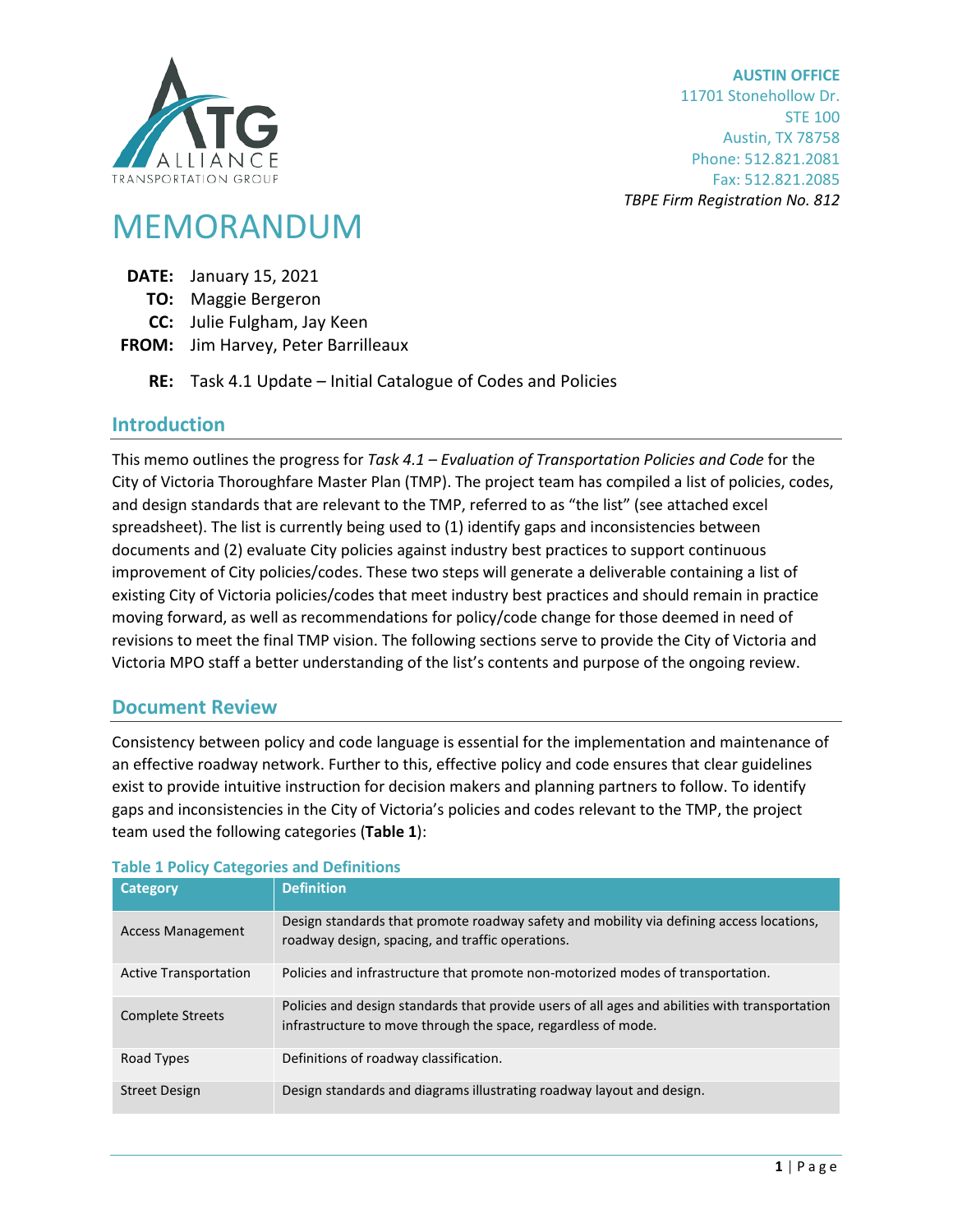

# **Preliminary Observations**

**[Table 2](#page-2-0)** outlines the documents included in the list and briefly describes the number and type of policies contained within each document. This table serves to provide a summary of the full list of documents currently under review. Through the preliminary screening and catalogue development of these documents the following preliminary observations were made:

- The Design Standards and Standard Details document contains several diagrams referencing street and sidewalk design relevant to the TMP update; it is critical to make sure all relevant standards/diagrams are included in the evaluation.
- While the Future City Comprehensive Plan mentions Complete Streets, the plan does not outline policies or codes for Complete Streets implementation. Complete Streets considerations are omitted from all other existing policy/code documents.
- It should be noted that the Site development Plan and Subdivision Ordinance Plan contain many of the same policies/codes. Future recommendations should update both to maintain consistency across documents.
- Inconsistencies were identified in the language used to describe roadway classifications in the City of Victoria Existing City Comprehensive Plan and the Residential Street Improvement Plan.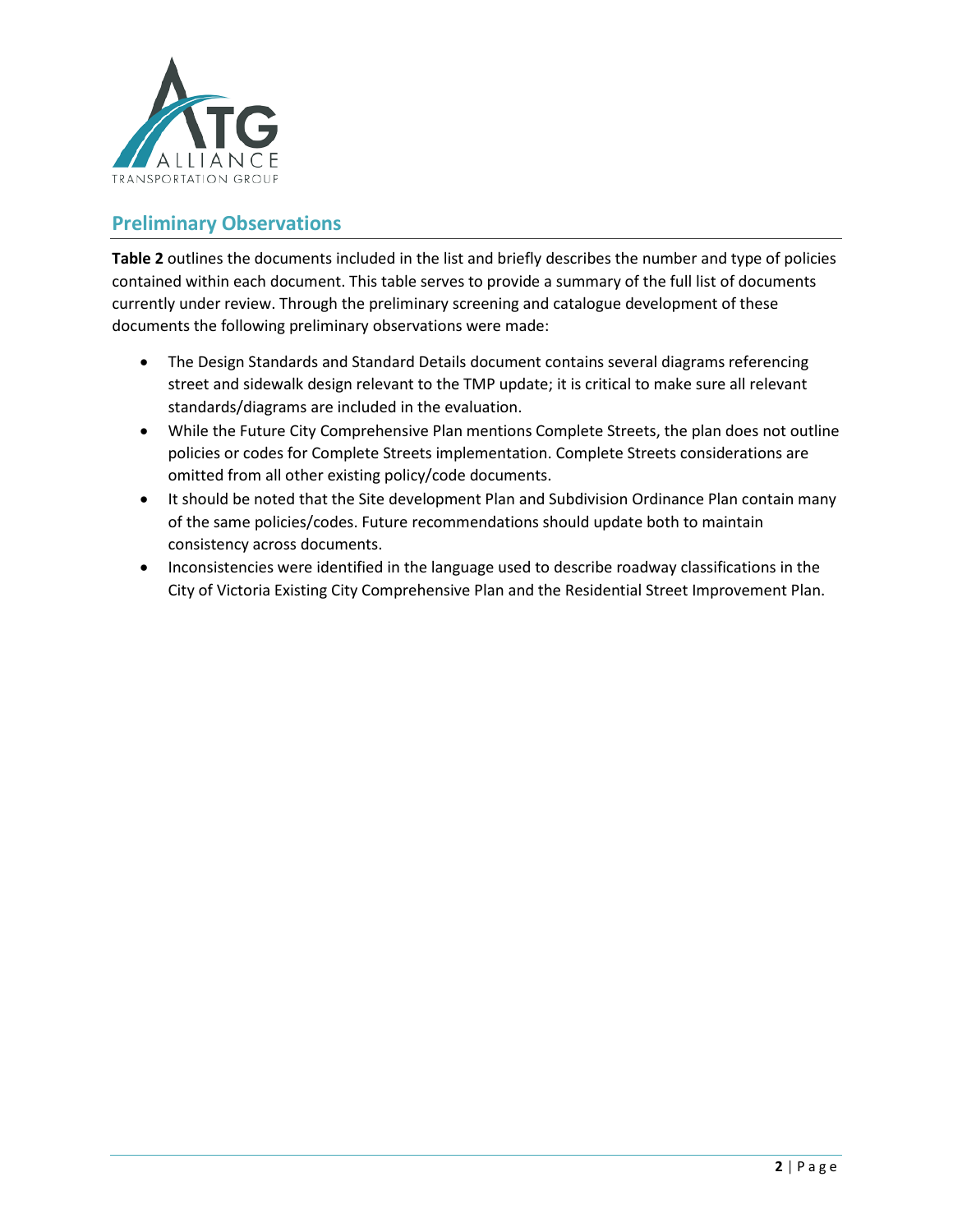

### **Table 2 List of Documents and TMP Policies Categories**

<span id="page-2-0"></span>

| <b>Document Name</b>                                            | <b>Date</b> | # of Policies  | <b>Category of TMP</b>       | <b>Policy Description</b>                                                                                                                                                                                                                                                            |
|-----------------------------------------------------------------|-------------|----------------|------------------------------|--------------------------------------------------------------------------------------------------------------------------------------------------------------------------------------------------------------------------------------------------------------------------------------|
| Design Standards and<br><b>Standard Details</b>                 | 2018        | 22             | <b>Street Design</b>         | Horizontal and vertical street alignment; intersection design; medians;<br>curbing; driveways; gutters; traffic sign detail.                                                                                                                                                         |
|                                                                 |             | $\mathbf{1}$   | <b>Active Transportation</b> | Sidewalks.                                                                                                                                                                                                                                                                           |
| City of Victoria Public Works<br><b>Standard Specifications</b> | 2013        | 9              | <b>Street Design</b>         | Limestone pavement; concrete section; driveways; curbs; roadway<br>marking; reflective markers.                                                                                                                                                                                      |
|                                                                 |             | 3              | <b>Access Management</b>     | Traffic control and regulation; embankment; installation of traffic<br>signals.                                                                                                                                                                                                      |
|                                                                 |             | $\overline{2}$ | <b>Active Transportation</b> | Concrete sidewalks and installation of pedestrian pushbuttons.                                                                                                                                                                                                                       |
| City of Victoria Existing City<br>Comprehensive Plan            | 2015        | $\mathbf{1}$   | Road Type                    | Road classifications.                                                                                                                                                                                                                                                                |
| City of Victoria Future City<br>Comprehensive Plan              | 2016        | $\mathbf{1}$   | <b>Complete Streets</b>      | Complete Streets definition.                                                                                                                                                                                                                                                         |
| <b>Residential Street</b><br>Improvement Plan                   | <b>NA</b>   | $\mathbf{1}$   | <b>Street Design</b>         | Street standards diagram.                                                                                                                                                                                                                                                            |
|                                                                 |             | $\mathbf{1}$   | Road Type                    | Road classifications.                                                                                                                                                                                                                                                                |
| City of Victoria Driveway<br>Construction                       | 2014        | 12             | <b>Access Management</b>     | Maximum number of driveways; location of driveways; driveway width;<br>driveway curb radii; driveway internal storage (queuing space)<br>requirements; intersection angles; maximum driveway grade; one-way<br>and circular driveways; nonconforming driveway.                       |
| City of Victoria Site<br>Development Ordinance                  | 2016        | $\overline{7}$ | <b>Street Design</b>         | Site plan and off-street parking.                                                                                                                                                                                                                                                    |
| City of Victoria Storm<br>Drainage Master Plan                  | 2007        | $\mathbf{1}$   | <b>Street Design</b>         | Concerns regarding storm water ponding in the streets.                                                                                                                                                                                                                               |
| City of Victoria Subdivision &<br>Development                   | 2016        | 17             | <b>Street Design</b>         | New streets or street extensions; existing streets; thoroughfares;<br>developer to install improvements; driveways; bridges; street design<br>principles generally; railroad rights-of-ways; reserve strips; street<br>names; streets and drainage; off-street parking requirements. |
|                                                                 |             | 9              | <b>Access Management</b>     | Circulation; intersections; dead-end streets; stubbed streets; cul-de-<br>sacs; access to arterials; frontage; alleys; easements.                                                                                                                                                    |
|                                                                 |             | 6              | <b>Active Transportation</b> | Sidewalks and streetlights.                                                                                                                                                                                                                                                          |